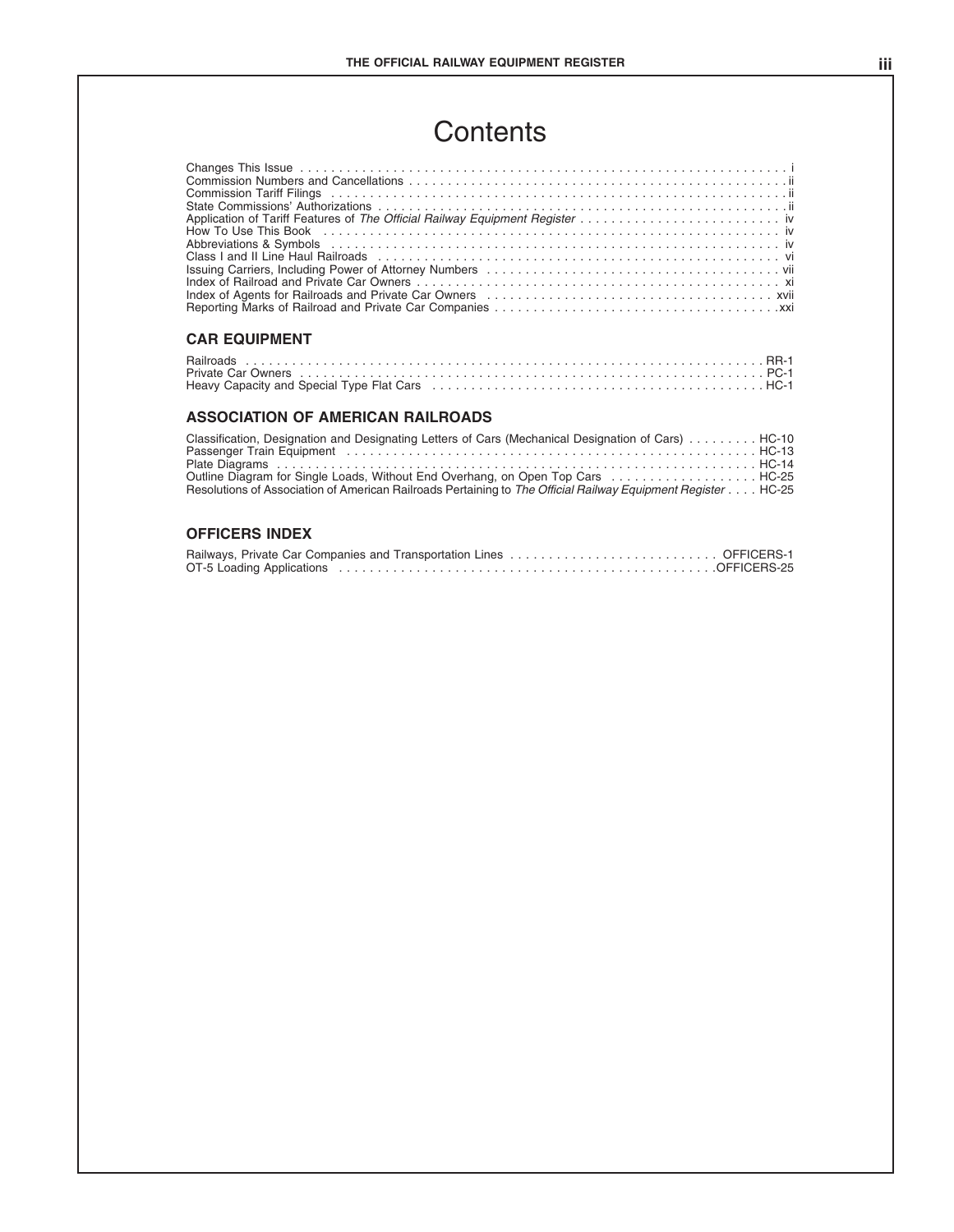# **THE OFFICIAL RAILWAY EQUIPMENT REGISTER**<br> **ASSIGNED REPORTING MARKS AND** THE OFFICIAL RAILWAY EQUIPMENT REGISTER<br>LIST OF ASSIGNED REPORTING MARKS AND<br>ALPHABETIC CODES FOR RAILROAD IDENTIFICATION<br>signed by Association of American Railroads—Corrected to JULY 1, 2022 THE OFFICIAL RAILWAY EQUIPMENT REGISTER<br> **LIST OF ASSIGNED REPORTING MARKS AND**<br>
UNIFORM ALPHABETIC CODES FOR RAILROAD IDENTIFICATION<br>
Assigned by Association of American Railroads — Corrected to JULY 1, 2022<br>
Explanation THE OFFICIAL RAILWAY EQUIPMENT REGISTER<br> **ASSIGNED REPORTING MARKS AND<br>
UNIFORM ALPHABETIC CODES FOR RAILROAD IDENTIFICATION**<br>
Assigned by Association of American Railroads — Corrected to JULY 1, 2022<br>
Explanation of colum

THE OFFICIAL RAILWAY EQUIPMENT REGISTER<br> **LIST OF ASSIGNED REPORTING MARKS AND<br>
UNIFORM ALPHABETIC CODES FOR RAILROAD IDENTIFICATION<br>
Assigned by Association of American Railroads — Corrected to JULY 1, 2022<br>
Explanation o Col. 1—Reporting marks assigned or allicates operating equipment in interchange service, and reporting marks assigned to private car companies. Marks are shown in independent alphabetic<br>The symbol (** $\star$ **) before a set of r** Explanation of columns and symbols<br>The symbol (\*) before a set of reporting marks assigned to a private car owner interchange service, and reporting marks assigned to private car companies. Marks are shown in independent a

| <b>REPORTING</b><br>MARKS    | <b>UNIFORM</b><br>ALPHA CODE | <b>COMPANY NAME</b>                                                                                     | <b>REPORTING</b><br><b>MARKS</b> | <b>UNIFORM</b><br>ALPHA CODE | <b>COMPANY NAME</b>                                                                     |
|------------------------------|------------------------------|---------------------------------------------------------------------------------------------------------|----------------------------------|------------------------------|-----------------------------------------------------------------------------------------|
| ΑA                           | ΑA                           | Ann Arbor Railroad                                                                                      | <b>AJAX</b>                      | .                            | Agramericas, Inc.                                                                       |
| $\star$ AACX                 | $- - - -$                    | All American Recycling                                                                                  | <b>AJPX</b>                      | $- - - -$                    | Searles Valley Minerals Operations, Inc.                                                |
| $\star$ AAMX                 | $- - - -$                    | Ingenieria Y Desarroollo En Equipo Ferroviairio S.A. de C.V.                                            | <b>AKDN</b>                      | AKDN                         | Acadiana Railway Company                                                                |
| AAR<br>$\star$ AASX          | AAR<br>$- - - -$             | Association of American Railroads<br>AltaSteel Ltd.                                                     | $\star$ AKFX<br><b>AKMD</b>      | $- - - -$<br><b>AKMD</b>     | AKF Corp.<br>Arkansas Midland Railroad Company, Inc.                                    |
| $\star$ AATX                 | $- - - -$                    | Ampacet Corporation                                                                                     | $\star$ AKRX                     | $\frac{1}{2}$                | A.J. Keth Rail Group, LLC                                                               |
| AВ                           | AB                           | Akron Barberton Cluster Railway Company                                                                 | * AKZX                           | ----                         | Akzo Nobel Chemicals, Inc.                                                              |
| $\star$ ABBX                 | $- - - -$                    | Abbott Labs                                                                                             | <b>ALAB</b>                      | <b>ALAB</b>                  | Keokuk Junction Railway                                                                 |
| $\star$ ABCX<br>ABL          | $- - - -$<br><b>ABL</b>      | ABC Recycling, Inc.<br>Alameda Belt Line                                                                | <b>ALAX</b><br>$\star$ ALBX      | $- - - -$<br>$\frac{1}{2}$   | Equistar Chemicals, LP<br>The Government of Alberta                                     |
| <b>ABOX</b>                  | $- - - -$                    | <b>TTX Company</b>                                                                                      | $\star$ ALCX                     | .                            | The Government of Alberta                                                               |
| ABR                          | <b>ABR</b>                   | Athens Line, LLC                                                                                        | ALE                              | ALE                          | Alabama Export Railroad Inc.                                                            |
| $\star$ ABRX                 | $- - - -$                    | LHSTL Railway Co.                                                                                       | $\star$ ALGX                     | $- - -$                      | Amsterdam Leasing                                                                       |
| <b>ABS</b><br><b>ABSX</b>    | <b>ABS</b><br>$- - - -$      | Alabama Southern Railroad<br>Albert Bros. Inc.                                                          | <b>ALHX</b><br>★ ALIX            | $- - - -$<br>.               | General American Marks Company<br>Allied Recycling Inc.                                 |
| <b>ABWR</b>                  | <b>ABWR</b>                  | Alabama Warrior Railway, LLC.                                                                           | * ALKX                           | $- - -$                      | Airlake Terminal Railway Company, LLC - Railcar Leasing Div.                            |
| $\star$ ABWX                 | $- - - -$                    | Hitachi Energy Canada Inc                                                                               | <b>ALLN</b>                      | <b>ALLN</b>                  | Allentown and Auburn Railroad                                                           |
| $\star$ ABYX                 | $- - - -$                    | Albany Recycling Services, Inc.                                                                         | <b>ALLX</b>                      | $\frac{1}{2}$                | General American Marks Company                                                          |
| AC<br>$\star$ ACAX           | AC<br>$\cdots$               | Algoma Central Railway Inc.<br>Honeywell International, Inc.                                            | <b>ALM</b><br><b>ALMX</b>        | <b>ALM</b><br>----           | Arkansas Louisiana & Mississippi Railroad Company<br>Trinity Industries Leasing Company |
| $\star$ ACCX                 | $- - - -$                    | <b>Consolidation Coal Company</b>                                                                       | <b>ALNX</b>                      | $- - -$                      | The Alberta Government                                                                  |
| $\star$ ACDX                 | $- - - -$                    | Honeywell International, Inc.                                                                           | <b>ALPX</b>                      | $\cdots$                     | The Alberta Government                                                                  |
| $\star$ ACEX                 | $- - - -$                    | San Joaquin County Regional Rail Commission                                                             | ALR                              | ALR                          | Alabama Railroad, LLC                                                                   |
| <b>ACFX</b><br>$\star$ ACGX  | $- - - -$<br>$- - - -$       | Wells Fargo Rail Corporation<br>Suburban Propane L.P.                                                   | $\star$ ALRX<br>ALS              | ----<br>ALS                  | Alpha Railroad Industries<br>The Alton & Southern Railway Company                       |
| <b>ACIS</b>                  | $- - - -$                    | Algoma Central Railway Inc.                                                                             | * ALSX                           | $- - - -$                    | Albis Canada, Inc.                                                                      |
| $\star$ ACIX                 | $- - - -$                    | Great Lakes Chemical Corporation                                                                        | ALT                              | <b>ALT</b>                   | Airlake Terminal Railway Company                                                        |
| <b>ACJR</b>                  | <b>ACJR</b>                  | Ashtabula Carson Jefferson Railroad Company, Inc.                                                       | <b>ALTX</b>                      | .                            | Alter Trading Corporation                                                               |
| <b>ACL</b>                   | $- - - -$<br>$- - - -$       | CSX Transportation, Inc.                                                                                | * ALUX<br><b>ALY</b>             | $- - -$<br>ALY               | Alumax of South Carolina, Inc.                                                          |
| $\star$ ACMX<br><b>ACR</b>   | <b>ACR</b>                   | Voith Hydro, Inc.<br>Agawa Canyon Railroad ULC                                                          | AM                               | ΑМ                           | Buffalo & Pittsburgh Railroad, Inc.<br>Arkansas & Missouri Railroad Company             |
| $\star$ ACRX                 | $- - - -$                    | Elementis Chromium LP                                                                                   | $\star$ AMAX                     | .                            | <b>AMAX Coal Company</b>                                                                |
| $\star$ ACSX                 | $\sim$ $\sim$ $\sim$ $\sim$  | Honeywell International, Inc.                                                                           | $\star$ AMBX                     | $- - -$                      | American Boiler Works, Inc.                                                             |
| $\star$ ACTX                 | $- - - -$                    | Honeywell International, Inc.                                                                           | <b>AMC</b>                       | AMC                          | Arkansas Louisiana & Mississippi Railroad Company                                       |
| <b>ACWR</b><br>$\star$ ACWX  | <b>ACWR</b><br>$- - - -$     | Aberdeen Carolina & Western Railway Company<br>Carolina Leasing & Contracting Corporation               | <b>AMCX</b><br>AMEX              | $- - - -$<br>$- - -$         | INEOS Olefins & Polymers USA, A Division of INEOS USA LLC<br><b>Allied Enterprises</b>  |
| $\star$ ACXX                 | $- - - -$                    | Anderson Columbia Co., Inc.                                                                             | <b>AMFX</b>                      | $- - -$                      | American Industrial Transport, Inc.                                                     |
| ACY                          | $- - - -$                    | Norfolk Southern Railway Company (Norfolk Southern)                                                     | <b>AMGX</b>                      | .                            | <b>AMG Resources Corporation</b>                                                        |
| $\star$ ACZX                 | $- - - -$                    | JRR Rail, LLC                                                                                           | $\star$ AMIX                     | $- - - -$                    | Railcar Leasing Specialists, Inc.                                                       |
| <b>ADBF</b><br>★ ADIX        | <b>ADBF</b><br>$- - - -$     | Adrian & Blissfield Rail Road Company<br>Adirondack Railway Preservation Society                        | $\star$ AMLX<br>$\star$ AMNX     | $- - -$<br>$\frac{1}{2}$     | American Railcar Company                                                                |
| <b>ADLX</b>                  | $- - - -$                    | Infinity Transportation III LLC                                                                         | <b>AMOX</b>                      | $\cdots$                     | American Railcar Leasing Partners<br>Union Tank Car Company                             |
| <b>ADMX</b>                  | $- - - -$                    | <b>ADM Transportation Company</b>                                                                       | <b>AMPX</b>                      | $- - - -$                    | Union Tank Car Company                                                                  |
| ADN                          | $- - - -$                    | Arkansas Louisiana & Mississippi Railroad Company                                                       | $\star$ AMRX                     | .                            | AmeriMex Rail Solutions                                                                 |
| $\star$ ADNX                 | $- - - -$                    | ADN Energia S. de R. L. de C. V.                                                                        | $\star$ AMSX                     | $\cdots$                     | AllTrans Management Services Corp.                                                      |
| $\star$ ADRX<br>$\star$ ADVX | $- - - -$<br>$- - - -$       | Addlestone Recycling Corporation<br>API Enterprises Inc.                                                | <b>AMTK</b><br><b>AMTX</b>       | <b>AMTK</b><br>$\frac{1}{2}$ | National Railroad Passenger Corporation<br>TUCO Inc.                                    |
| $\star$ AEAX                 | $- - - -$                    | AllEarth Rail, LLC                                                                                      | * AMUX                           | $- - - -$                    | Cleveland-Cliffs Steel LLC                                                              |
| <b>AEC</b>                   | $- - - -$                    | Norfolk Southern Railway Company (Norfolk Southern)                                                     | $\star$ AMXX                     | .                            | Agence Metropolitaine de Transport                                                      |
| <b>AECX</b>                  | $- - - -$                    | Associated Electric Cooperative, Inc.                                                                   | AN                               | AN                           | AN Railway, L.L.C.                                                                      |
| $\star$ AEIX<br><b>AEPX</b>  | $- - - -$<br>$- - - -$       | Alan Eslisk                                                                                             | <b>ANAX</b><br><b>ANGX</b>       | $- - - -$<br>$- - -$         | Wells Fargo Rail Corporation                                                            |
| $\star$ AEQX                 | $- - - -$                    | American Electric Power Service Corporation<br><b>ATEL Equipment Corporation</b>                        | * ANKX                           | $- - - -$                    | American Industrial Transport, Inc.<br>A & K Railroad Materials, Inc.                   |
| <b>AERC</b>                  | <b>AERC</b>                  | Albany & Eastern Railroad Company                                                                       | ANR                              | ANR                          | Angelina & Neches River Railroad Company                                                |
| $\star$ AERX                 | $- - - -$                    | Illinois Power Resources Generating, LLC                                                                | <b>ANRG</b>                      | <b>ANRG</b>                  | Altex Energy LTD                                                                        |
| <b>AESX</b>                  | $- - - -$                    | Union Tank Car Company                                                                                  | $\star$ ANSX                     | $\cdots$                     | Ansco Investment Company                                                                |
| * AEVX<br>AEX                | $- - - -$<br>$- - - -$       | AKZO Coatings Inc.<br>American Industrial Transport, Inc.                                               | $\star$ ANXX<br>ANY              | - - - -<br>ANY               | <b>LANXESS Corporation</b><br>Athabasca Northern Railway Ltd.                           |
| AF                           | AF                           | Alabama & Florida Railway Co.                                                                           | AO                               | ΑO                           | Appalachian & Ohio Railroad Inc.                                                        |
| <b>AFCX</b>                  | ----                         | Atel Financial Services, LLC                                                                            | $\star$ AOAX                     | ----                         | Actagro, LLC                                                                            |
| $\star$ AFLX                 | $- - - -$                    | Addison Leasing of Canada Ltd. D/B/A Addison Fleet                                                      | <b>AOCX</b>                      | ----                         | Aluminum Company of America                                                             |
| $\star$ AFPX<br>$\star$ AFRX | $- - - -$<br>$- - - -$       | AdvanSix Inc.                                                                                           | <b>AOIX</b>                      | .                            | Marathon Petroleum Company LLC<br>Arkansas-Oklahoma Railroad, Inc.                      |
| AG                           | AG                           | AF Railway Industries, Inc.<br>Galveston Railroad, L.P.                                                 | AOK<br><b>AOKX</b>               | AOK<br>.                     | Greenbrier Management Services, LLC                                                     |
| <b>AGCR</b>                  | <b>AGCR</b>                  | Alamo Gulf Coast Railroad Company                                                                       | <b>AOR</b>                       | <b>AOR</b>                   | Ohio Central Railroad                                                                   |
| <b>AGCX</b>                  | $- - - -$                    | Procor Limited                                                                                          | * AOSX                           | .                            | Age of Steam, LTD                                                                       |
| $\star$ AGEX                 | $- - - -$                    | Aggregate Industries Inc.                                                                               | <b>AOUX</b>                      | .                            | Alberta & Orient Glycol Company Limited                                                 |
| <b>AGHX</b><br><b>AGLF</b>   | $- - - -$<br><b>AGLF</b>     | Wells Fargo Rail Corporation<br>Knoxville & Holston River Railroad Co., Inc.                            | APA<br>$\star$ APAX              | APA<br>- - - -               | The Apache Railway Company<br>Cementos Apasco S.A. De C.V.                              |
| $\star$ AGLX                 | $- - - -$                    | Franklyn Ventures I, LLC                                                                                | $\star$ APCX                     | $- - - -$                    | Allied Lime Company                                                                     |
| <b>AGMX</b>                  | $- - - -$                    | Terra Nitrogen Limited Partnership                                                                      | APD                              | <b>APD</b>                   | <b>Albany Port District</b>                                                             |
| <b>AGPX</b>                  | $- - - -$                    | Ag Processing Inc.                                                                                      | $\star$ APDX                     | $\cdots$                     | Altivia Specialty Chemicals, LLC                                                        |
| AGR                          | AGR                          | Alabama & Gulf Coast Railway, LLC                                                                       | $\star$ APEX                     | ----                         | Apex Environmental LLC                                                                  |
| AGS<br>* AGSX                | AGS<br>$- - - -$             | Norfolk Southern Railway Company (Norfolk Southern)<br>Agroinsumos Y Semillas DE LA Region S.A. DE C.V. | ★ APIX<br><b>APMX</b>            | .<br>.                       | Auriga Polymers Inc.<br>Evonik Corporation PMD Division                                 |
| $\star$ AGTX                 | $\sim$ $\sim$ $\sim$ $\sim$  | Agrothrive, Inc.                                                                                        | <b>APNC</b>                      | <b>APNC</b>                  | Appanoose County Community Railroad, Inc.                                               |
| * AGYX                       | $- - - -$                    | Centex Construction Products, Inc. d/b/a American Gypsum Company                                        | <b>APOX</b>                      | .                            | Alabama Power Company                                                                   |
| <b>AHCX</b>                  | $- - - -$                    | PCS Phosphate Company, Inc.                                                                             | <b>APPX</b>                      | ----                         | Rail Connection LLC                                                                     |
| AHW                          | $- - - -$                    | Wisconsin Central Ltd.                                                                                  | APR                              | APR                          | Alberta Prairie Railway                                                                 |
| <b>AHWX</b><br>$\star$ AIGX  | $- - - -$<br>$- - - -$       | Wells Fargo Rail Corporation<br>SMBC Rail Services LLC                                                  | <b>APRX</b><br>$\star$ APSX      | ----<br>----                 | Air Products and Chemicals, Inc.<br>Arizona Public Service Company                      |
| <b>AIKR</b>                  | AIKR                         | Aiken Railway Company, LLC                                                                              | <b>APTX</b>                      | .                            | Air Products and Chemicals, Inc.                                                        |
| $\star$ AIMX                 | $- - - -$                    | American Iron & Metal LP                                                                                | <b>APWX</b>                      | .                            | Appalachian Power Company                                                               |
| ★ AINX                       | $- - - -$                    | TTX Company, Acorn Division                                                                             | $\star$ APXX                     | ----                         | Alberta Prairie Rail Excursions                                                         |
| <b>AIPX</b>                  | $- - - -$                    | Ferrous Processing and Trading Company                                                                  | $\star$ AQCX                     | ----                         | Aqua-Chem, Inc., Cleaver Brooks Division                                                |
| $\star$ AIRX                 | $- - - -$                    | American Industrial Railcar LLC                                                                         | AR                               | AR                           | Aberdeen and Rockfish Railroad Company                                                  |
| <b>AITX</b>                  | $- - - -$                    | American Industrial Transport, Inc.                                                                     | ARA                              | ARA                          | Arcade and Attica Railroad Corporation                                                  |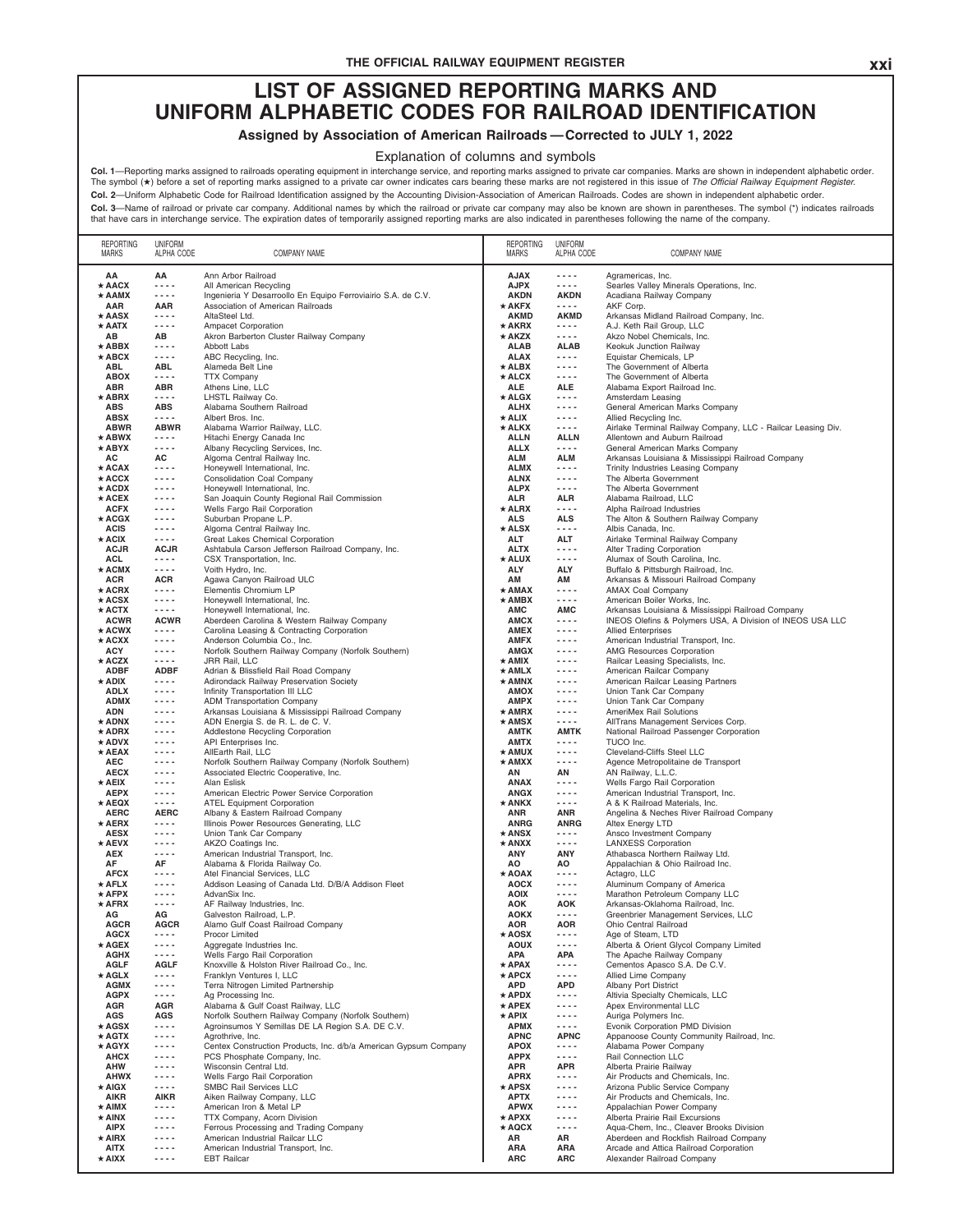FFICIAL RAILWAY EQUIPMENT REGISTER<br>**BNSF RAILWAY COMPANY**<br>in Northern (Oregon-Washington) Inc.<br>FE, BNQ, BNRQ, BNSF, CBQ, CS, FWD, GN, N<br>SFQ, SLSF, SPS THE OFFICIAL RAILWAY EQUIPMENT REGISTER<br>BINST RAILWAY COMPANY<br>Burlington Northern (Oregon-Washington) Inc.<br>F, BN, BNFE, BNQ, BNRQ, BNSF, CBQ, CS, FWD, GN<br>SFQ, SLSF, SPS THE OFFICIAL RAILWAY EQUIPMENT REGISTER<br> **BNSF RAILWAY COMPANY**<br>
BUTLINGTON Northern (Oregon-Washington) Inc.<br>
Reporting Marks — ATSF, BN, BNFE, BNQ, BNRQ, BNSF, CBQ, CS, FWD, GN, NP, RBBQ, SFLC,<br>
SFQ, SLSF, SPS<br>
Uniform A **BINSF RAILWAY COMPANY**<br>
Burlington Northern (Oregon-Washington) Inc.<br>
TSF, BN, BNFE, BNQ, BNRQ, BNSF, CBQ, CS, FWD, GN, NP, RB<br>
SFQ, SLSF, SPS<br>
Uniform Alphabetic and Numeric Code — BNSF - 777<br>
GENERAL OFFICES: 2650 Lou M

# THE OFFICIAL RAILWAY EQUIPMENT REGISTER<br>
BNSF RAILWAY COMPANY<br>
Burlington Northern (Oregon-Washington) Inc.<br>
TSF, BN, BNFE, BNQ, BNRQ, BNSF, CBQ, CS, FWD, C<br>
SFQ, SLSF, SPS<br>
Uniform Alphabetic and Numeric Code — BNSF - 777 **GENERAL OFFICES:** 2650 Lou Menk Drive, Fort Worth, TX 76131-2830 Phone: 800-809-2673<br> **GENERAL OFFICES:** 2650 Lou Menk Drive, Fort Worth, TX 76131-2830 Phone: 800-809-2673<br> **GENERAL OFFICES:** 2650 Lou Menk Drive, Fort Wor

Uniform Alphabetic and Numeric Code — BNSF - 777<br>NOTE: FS Code- Car is 286K GRL designed for transporting steel slabs 15 to 44 feet in length and 35 to 72 inches in width and 6 to 9.5 inches thick. Car is a spine car with <sup>i</sup> Mech. Car of **INSIDE OUTSIDE DOORS** Cubic GRL <sup>n</sup> Desig. Type Cars Feet Lbs. <sup>e</sup> Code Length Width Height Length Width Height from Rail Side Level (000) No. At Eaves Extreme To To Eaves To Width Height Full or Top of Width Extreme or Top of Extreme of of **DIMENSIONS<br>
Width Sides or Height from Rail CAPAC<br>
At Eaves | Extreme To | To Eaves | To | Width | Height Capacity<br>
Sides or | Width | Sides or | Extreme | To | Of | Open'g | Open'g<br>
Sides or | Width | Sides or | Height |** Platform | Platform | | *See Explanation Pages for Abbreviations & Symbols*<br> *See Explanation Pages for Abbreviations & Symbols*<br> **ATSF Explanation Pages for Abbreviations & Symbols**<br> **ATSF Explanation Pages for Abbreviations & Symbols**<br> **ATS ATSF** GBS Gond., Axle Spac. 5'10", Truck Ctrs. 43'3"................................................. E534 **68000-68114** 52 94 09 94 04 00 56 94 10 96 10 96 07 95 07 95 07 95 .... .... .... .... <sup>1995</sup> <sup>263</sup> <sup>36</sup> HT Hop., Triple Cross, R. Brg., Ax. Sp. 5'10", Trk. Ctrs. 36'2" ....................... H350 **80900-80996** .... .... .... .... .... .... 48 97 10 96 10 96 12 02 12 02 12 02 .... .... .... .... <sup>3420</sup> <sup>263</sup> <sup>15</sup> HTS Hop., Auto Dump Drs, (Coal), R. Brg., Ax .Sp. 5'10", Trk. Ctr. 45'1".. <sup>C</sup> K345 **85850-85981** .... .... .... .... .... .... 57 96 10 96 10 96 12 94 12 95 12 98 .... .... .... .... <sup>3800</sup> <sup>263</sup> <sup>24</sup> FA Flat, Bi-Level, Axle Spac. 5'8", Truck Ctrs. 66'....................................... <sup>J</sup> V971 **88402-88449** 89 04 09 01 .... .... 93 98 <sup>0</sup> 10 96 05 96 <sup>0</sup> 19 00 .... .... .... .... ........... <sup>184</sup> <sup>1</sup> FA Flat, Bi-Level, Sh Ctrl., Axle Spac. 5'8", Truck Ctrs. 66'........................ <sup>J</sup> V971 **89000-89229** 89 04 08 96 .... .... 93 98 <sup>0</sup> 10 96 05 97 <sup>0</sup> 19 00 .... .... .... .... ........... <sup>171</sup> <sup>1</sup>  $3 \text{ HTS}$   $\frac{1}{1000}$ <br>  $\frac{1}{1000}$ <br>  $\frac{1}{100}$ <br>  $\frac{1}{100}$ <br>  $\frac{1}{100}$ <br>  $\frac{1}{100}$ <br>  $\frac{1}{100}$ <br>  $\frac{1}{100}$ <br>  $\frac{1}{100}$ <br>  $\frac{1}{100}$ <br>  $\frac{1}{100}$ <br>  $\frac{1}{100}$ <br>  $\frac{1}{100}$ <br>  $\frac{1}{100}$ <br>  $\frac{1}{100}$ <br>  $\frac{1}{100}$ <br> GBSR Gond. ............................................................................................................ E441 **<sup>91946</sup>** 48 00 07 04 07 95 57 96 08 96 10 01 03 97 12 02 13 95 .... .... .... .... <sup>2024</sup> <sup>263</sup> <sup>1</sup> GBSR Gond. ............................................................................................................ E441 **91947-91977** 48 00 06 01 07 95 57 96 08 96 10 01 03 97 12 02 13 95 .... .... .... .... <sup>2024</sup> <sup>263</sup> <sup>2</sup>  $\begin{array}{|l|l|} \hline \text{4} & \text{FIA} & \text{F1at, Bi-Level, A} \hline \text{8} & \text{5} & \text{6} & \text{7} \\ \hline \text{5} & \text{FIA} & \text{Bi-Level, Sh Cth., A} \hline \text{8} & \text{5} & \text{7} \\ \hline \text{6} & \text{GBSR} & \text{Gond.} & \text{8} & \text{8} \\ \hline \text{7} & \text{GBSR} & \text{Gond.} & \text{9} \\ \hline \text{7} & \text{GBSR} & \text{Gond.} & \text{10} \\ \hline \$ 22' Sect at Ctr. of Car, Ax. Sp. 6', Trk. Ctr. 49', (Chain Flats) ........... F+ F323 **94604-94687** 68 00 09 94 .... .... 73 04 <sup>0</sup> 10 95 16 02 <sup>0</sup> 17 02 .... .... .... .... ........... <sup>315</sup> <sup>1</sup> FMS Flat........................................................................................................... <sup>C</sup> F323 <sup>94629</sup> 68 00 09 94 .... .... 73 04 <sup>0</sup> 10 95 03 98 <sup>0</sup> 05 03 .... .... .... .... ........... <sup>315</sup> <sup>1</sup> FMS Flat, Military Loading, Winch. & Chain Assemblies ............................... <sup>C</sup> F126 **94701-94751** 89 04 09 00 .... .... 93 99 <sup>0</sup> 10 01 04 99 <sup>0</sup> 06 95 .... .... .... .... ........... <sup>220</sup> <sup>19</sup> FBS Flat, Sh. Ctrl., 66' Trk. Ctr. .................................................................... F+ F155 **<sup>94900</sup>** 85 95 09 95 .... .... 93 98 <sup>0</sup> 10 04 03 05 <sup>0</sup> 09 03 .... .... .... .... ........... <sup>220</sup> <sup>1</sup> XL Box, DF-2 Belt Rail, NS Flr., 50K............................................................ <sup>E</sup> A435 **151802-151859** 50 94 09 04 10 99 58 02 09 99 10 96 13 05 15 00 15 02 10 94 10 97 <sup>5160</sup> <sup>263</sup> <sup>1</sup> GBS Gond., Mill Type, Axle Spac. 5'10", Truck Ctrs. 53'1............................ <sup>C</sup> E735 **169002-169149** 65 02 09 02 05 94 71 00 10 03 10 96 08 96 09 00 09 01 .... .... .... .... <sup>3287</sup> <sup>263</sup> <sup>7</sup> GBS Gond., Mill Type, Axle Spac. 5'10", Truck Ctrs. 53'1............................ <sup>C</sup> E735 <sup>169006</sup> 65 95 09 02 05 94 71 00 10 03 10 96 08 96 09 00 09 01 .... .... .... .... <sup>3306</sup> <sup>263</sup> <sup>6</sup> 169002-169149<br>
169002-169149<br>
169002-169149<br>
169002-169149<br>
169005<br>
169500-169624<br>
169500-169624<br>
169500-169624<br>
169500-169624<br>
169500-169624<br>
169500-169624<br>
1692<br>
1692<br>
1692<br>
1693<br>
1693<br>
1693<br>
1693<br>
1693<br>
1693<br>
1693<br>
1693 GBS Gond., Axle Spac. 5'10", Truck Ctrs. 54'6"............................................ <sup>C</sup> E735 **169500-169624** 65 02 09 01 05 94 71 02 10 01 10 01 09 02 09 02 09 02 .... .... .... .... <sup>3276</sup> <sup>263</sup> <sup>95</sup> HT Hop., Axle Spac. 5'10", Truck Ctrs. 36'2"................................................... H350 **178550-178999** .... .... .... .... .... .... 49 97 10 96 10 96 12 02 12 02 12 02 .... .... .... .... <sup>3420</sup> <sup>263</sup> <sup>143</sup> HT Hop., Axle Spac. 5'10", Truck Ctrs. 36'2"................................................... H250 <sup>178609</sup> .... .... .... .... .... .... 49 97 10 96 10 96 12 02 12 02 12 02 .... .... .... .... <sup>3420</sup> <sup>263</sup> <sup>2</sup> 178812 HT Hop., Axle Spac. 6', Truck Ctrs. 36'2" ........................................................ H350 **179000-179299** .... .... .... .... .... .... 49 97 10 95 10 96 12 95 12 95 12 95 .... .... .... .... <sup>3420</sup> <sup>263</sup> <sup>41</sup> HT Hop., Axle Spac. 5'10", Truck Ctrs. 36'2"................................................... H350 **179300-179699** .... .... .... .... .... .... 48 97 10 95 10 96 12 02 12 02 12 02 .... .... .... .... <sup>3420</sup> <sup>263</sup> <sup>61</sup> HT Hop., Axle Spac. 5'10", Truck Ctrs. 36'2"................................................... H350 **179700-179799** .... .... .... .... .... .... 48 97 10 95 10 96 12 02 12 02 12 02 .... .... .... .... <sup>3420</sup> <sup>263</sup> <sup>32</sup> HT Hop., Axle Spac. 5'10", Truck Ctrs. 36'2"................................................... H350 **179800-179961** .... .... .... .... .... .... 49 97 10 95 10 96 12 02 12 02 12 02 .... .... .... .... <sup>3420</sup> <sup>263</sup> <sup>46</sup> LO Covered Hop., Trough Hatch....................................................................... C113 **312800-313799** .... .... .... .... .... .... 60 00 09 96 10 95 08 03 14 03 15 00 .... .... .... .... <sup>4750</sup> <sup>268</sup> <sup>99</sup> LO Covered Hop., Trough Hatch.................................................................. <sup>C</sup> C113 <sup>312813</sup> .... .... .... .... .... .... 60 00 09 96 10 95 08 03 14 03 15 00 .... .... .... .... <sup>4750</sup> <sup>268</sup> <sup>11</sup> 312838, 312943, 313059, 313096, 313156, 313222, 313290, 313341, 313386, 313789 LO Covered Hop., Trough Hatch....................................................................... C113 **313807-314799** .... .... .... .... .... .... 58 01 08 04 10 96 03 96 14 96 15 01 .... .... .... .... <sup>4600</sup> <sup>268</sup> <sup>9</sup> LO Covered Hop., Trough Hatch.................................................................. <sup>C</sup> C113 <sup>314216</sup> .... .... .... .... .... .... 58 01 08 04 10 96 03 96 14 96 15 01 .... .... .... .... <sup>4600</sup> <sup>268</sup> <sup>3</sup>  $\begin{array}{|l|} \hline \rule{0mm}{3mm} & 312813 \\ \hline 312838, 312943, 313059, 313059, 313059, 314216 \\ \hline 314216 & & & \ \ \, \ldots \\ \hline 314400, 314722 & & & \ \ \, \ldots \\ \hline \end{array}$  $27 \begin{bmatrix} \text{100} & \text{111} & \text{121} & \text{1323} & \text{1334} & \text{1334} & \text{1334} & \text{1334} & \text{1334} & \text{1334} & \text{1334} & \text{1334} & \text{1334} & \text{1334} & \text{1334} & \text{1334} & \text{1334} & \text{1334} & \text{1334} & \text{1334} & \text{1334} & \text{1334} & \text{1334} & \text{1334}$  LO Covered Hop., Trough Hatch....................................................................... C113 **314800-315198** .... .... .... .... .... .... 58 01 08 01 10 96 03 96 14 96 15 01 .... .... .... .... <sup>4600</sup> <sup>263</sup> <sup>21</sup> LO Covered Hop., Trough Hatch....................................................................... C113 **315200-315797** .... .... .... .... .... .... 60 00 09 96 10 95 08 03 14 03 15 00 .... .... .... .... <sup>4750</sup> <sup>263</sup> <sup>84</sup> LO Covered Hop., Trough Hatch....................................................................... C113 <sup>315212</sup> .... .... .... .... .... .... 60 00 09 96 10 95 08 03 14 03 15 00 .... .... .... .... <sup>4750</sup> <sup>268</sup> <sup>43</sup>  $314369$   $314800-315198$   $315200-315797$   $315212$   $315220-315797$   $315212$   $315212$   $315212$   $315212$   $315212$   $315212$   $315212$   $315212$   $315212$   $3152123$   $3152123$   $3152123  
315224  
315230, 315247, 315230, 315$  $315219, 315212$   $314300-31579$   $315212$   $315212$   $315212$   $315212$   $315212$   $315212$   $315212$   $315212$   $315212$   $315212$   $315212$   $315212$   $315212$   $315212$   $315212$   $315212$   $315212$   $315212$   $315212$   $315212$   $315212$   $315200-315797$   $315212$   $315212$   $315222-315223, 315227, 315230, 315247, 315264, 315264, 315265, 315362, 315362, 31536, 31536, 31536, 31536, 31536, 31536, 31536, 31536, 31536, 31536, 31536, 31536, 31536, 31536, 31536, 31$  LO Covered Hop. .......................................................................................... <sup>C</sup> C113 <sup>315269</sup> .... .... .... .... .... .... 60 00 09 96 10 95 08 03 14 03 15 00 .... .... .... .... <sup>4750</sup> <sup>268</sup> <sup>5</sup> 315641, 315660, 315674, 315683, 315707, 315719, 315722, 315729, 315748, 315756, 315786, 315792<br>
315308, 315532, 315642, 315698<br>
315308, 315532, 315642, 315698<br>
315308, 315532, 315642, 315698<br>
315308, 315532, 315642, 31569 LO Covered Hop., (Cement Loading)................................................................ C112 **350006-350098** .... .... .... .... .... .... 41 99 09 96 10 94 04 01 13 05 14 98 .... .... .... .... <sup>3000</sup> <sup>263</sup> <sup>3</sup> RBL Refrig., Shock Control, Dual Air-Pak, Load Dividers, 50K..................... <sup>C</sup> R410 **524309-524792** 52 94 09 04 10 94 60 95 10 02 10 96 14 02 14 95 15 00 16 00 10 00 <sup>5145</sup> <sup>220</sup> <sup>1</sup> 34 RB<br>335006, 335006, 3153006, 3153006, 31535006, 3153500, 3153500, 3153500, 3153500, 3153500, 315530, 315530, 315530, 315530, 315530, 315530, 315530, 315530, 315530, 315530, 315530, 315530, 315530, 315530, 315530, 315530, RB Refrig. ...................................................................................................... <sup>C</sup> R600 <sup>621219</sup> 61 00 09 02 10 05 68 96 10 03 10 95 13 03 14 95 15 01 10 94 10 00 <sup>5924</sup> <sup>268</sup> <sup>1</sup> RB Refrig. ...................................................................................................... <sup>C</sup> R600 <sup>621230</sup> 61 01 09 02 10 94 68 96 09 98 10 95 13 03 14 95 15 01 10 94 10 00 <sup>5924</sup> <sup>268</sup> <sup>1</sup> 22 LO CONFER CONTROL DUALITE DESIGN EXAMPLE DESIGN EXAMPLE DESIGN EXAMPLE DESIGN EXAMPLE DESIGN EXAMPLE DESIGN EXAMPLE DESIGN EXAMPLE DESIGN EXAMPLE DESIGN EXAMPLE DESIGN EXAMPLE DESIGN EXAMPLE DESIGN EXAMPLE DESIGN EXA RB Refrig. ...................................................................................................... <sup>C</sup> R600 <sup>621305</sup> 60 98 09 04 10 04 68 96 10 03 10 96 13 94 14 95 15 01 16 00 10 00 <sup>6010</sup> <sup>263</sup> <sup>1</sup> RB Refrig. ...................................................................................................... <sup>C</sup> R600 <sup>621330</sup> 61 01 09 04 10 94 68 96 10 03 10 96 13 94 14 95 15 01 16 00 10 00 <sup>6010</sup> <sup>263</sup> <sup>1</sup>  $R = \text{Refrig.}. \text{________.} \text{________.} \text{________.} \text{________.} \text{________.} \text{________.} \text{________.} \text{________.} \text{________.} \text{________.} \text{________.} \text{________.} \text{________.} \text{________.} \text{________.} \text{________.} \text{________.} \text{________.} \text{________.} \text{________.} \text{________.} \text{________.} \text{________.} \text{________.} \text{________.} \text{________.} \text{________.} \text{________.} \text{________.} \text{________.} \text{________.} \text{________.} \text{________.} \text{________.} \text{________.} \$ 621344, 621357-621358, 621413, 621418, 621489, 621501, 621519 RB Refrig., Shock Control, Load Dividers .................................................... <sup>C</sup> R600 <sup>621347</sup> 61 00 09 04 10 05 68 96 10 03 10 96 13 94 14 95 15 01 16 00 10 00 <sup>6010</sup> <sup>263</sup> <sup>2</sup> 621437 RB Refrig., Shock Control, Load Dividers .................................................... <sup>C</sup> R600 <sup>621359</sup> 60 98 09 04 10 94 68 96 10 03 10 96 13 94 14 95 15 01 16 00 10 00 <sup>6010</sup> <sup>263</sup> <sup>3</sup> 621344, 621357-621358, 621413, 621418, 621489, 621501, 621519<br>621437 || 61 00 || 09 04 || 10 05 || 68 96 || 10 03 || 10 96 || 13 94 || 14 95 || 15 01 || 16 00 || 10 00 || <br>621437 || 60 98 || 09 04 || 10 94 || 68 96 || 10 0 RB Refrig. ...................................................................................................... <sup>C</sup> R600 <sup>621363</sup> 61 02 09 04 10 05 68 96 10 03 10 96 13 94 14 95 15 01 16 00 10 00 <sup>6010</sup> <sup>263</sup> <sup>1</sup>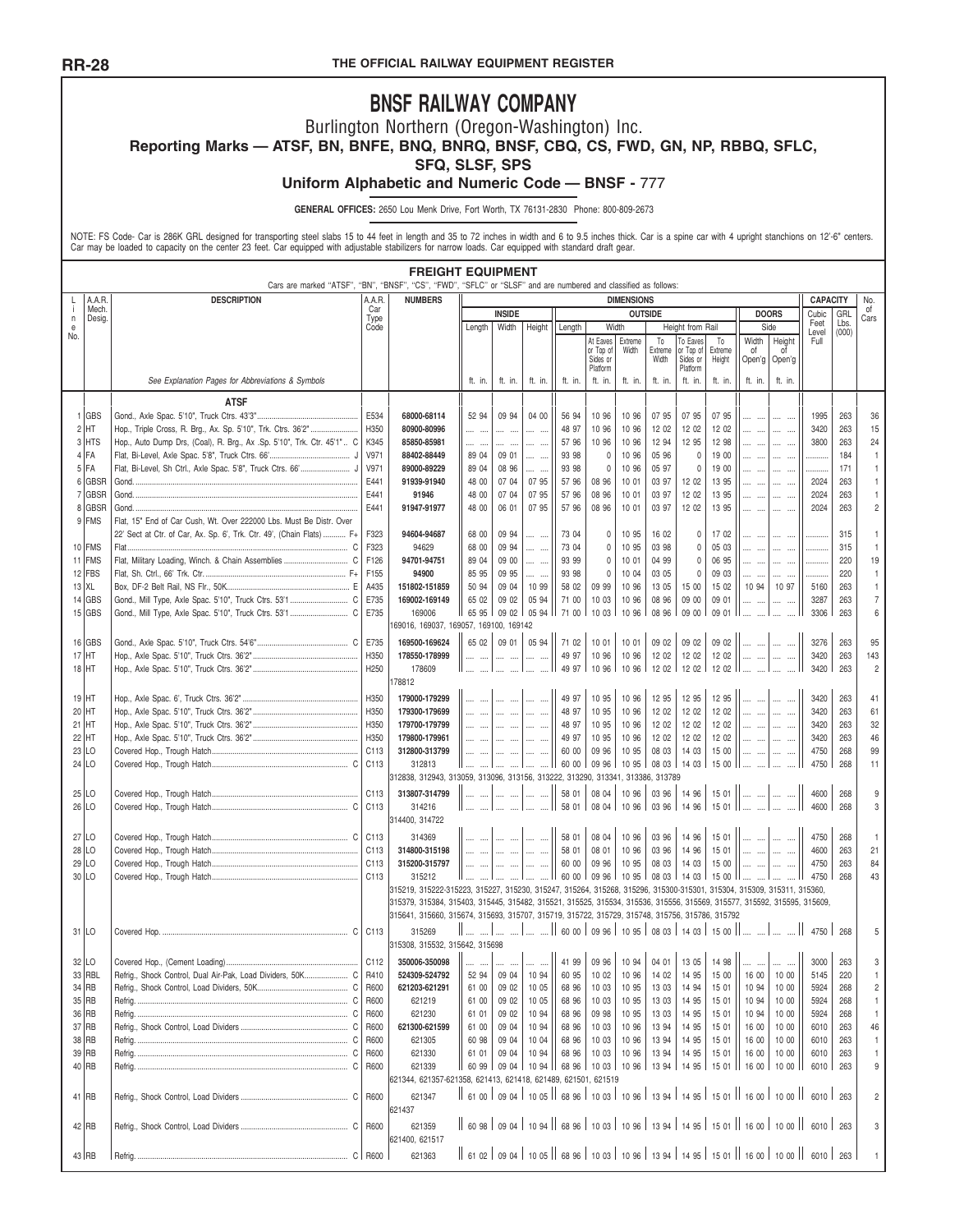## AIR PRODUCTS AND CHEMICALS, INC.

|                       |                  |              |                                                                                                                                                                                                                                                                                                                                |               |                                                                                      |              |             |                                                                                                         |                      |                                                |                      | <b>Reporting Marks - APRX, APTX</b> |                                                           |                           |                |                       |                |             |                      |                 |                        |                       |
|-----------------------|------------------|--------------|--------------------------------------------------------------------------------------------------------------------------------------------------------------------------------------------------------------------------------------------------------------------------------------------------------------------------------|---------------|--------------------------------------------------------------------------------------|--------------|-------------|---------------------------------------------------------------------------------------------------------|----------------------|------------------------------------------------|----------------------|-------------------------------------|-----------------------------------------------------------|---------------------------|----------------|-----------------------|----------------|-------------|----------------------|-----------------|------------------------|-----------------------|
|                       |                  |              | GENERAL OFFICES: 1535 Old Covington Road, Conyers, GA 30013 Phone: 601-590-3201: 480-963-3002 ext. 14; Email: baberdt@airproducts.com; Email: garciafm@airproducts.com                                                                                                                                                         |               |                                                                                      |              |             |                                                                                                         |                      |                                                |                      |                                     |                                                           |                           |                |                       |                |             |                      |                 |                        |                       |
|                       |                  |              |                                                                                                                                                                                                                                                                                                                                |               |                                                                                      |              |             | <b>FREIGHT EQUIPMENT</b>                                                                                |                      |                                                |                      |                                     |                                                           |                           |                |                       |                |             |                      |                 |                        |                       |
|                       | A.A.R.           |              | <b>DESCRIPTION</b>                                                                                                                                                                                                                                                                                                             |               |                                                                                      | A.A.R.       |             | Cars are marked "APTX" and are numbered and classified as follows:<br><b>NUMBERS</b>                    |                      |                                                |                      |                                     |                                                           | <b>DIMENSIONS</b>         |                |                       |                |             |                      | <b>CAPACITY</b> |                        | No.                   |
| n                     | Mech.<br>Desig.  |              |                                                                                                                                                                                                                                                                                                                                |               |                                                                                      | Car<br>Type  |             |                                                                                                         |                      | <b>INSIDE</b>                                  |                      |                                     |                                                           |                           | <b>OUTSIDE</b> |                       |                |             | <b>DOORS</b>         | Cubic           | GRL                    | of<br>Cars            |
| e<br>No.              |                  |              |                                                                                                                                                                                                                                                                                                                                |               |                                                                                      | Code         |             |                                                                                                         | Length               | Width                                          | Height               | Length                              |                                                           | Width                     |                | Height from Rail      |                |             | Side                 | Feet<br>Level   | Lbs.<br>(000)          |                       |
|                       |                  |              |                                                                                                                                                                                                                                                                                                                                |               |                                                                                      |              |             |                                                                                                         |                      |                                                |                      |                                     | At Eaves<br>or Top of                                     | Extreme<br>Width          | To<br>Extreme  | To Eaves<br>or Top of | To<br>Extreme  | Width<br>οf | Height<br>οf         | Full            |                        |                       |
|                       |                  |              |                                                                                                                                                                                                                                                                                                                                |               |                                                                                      |              |             |                                                                                                         |                      |                                                |                      |                                     | Sides or<br>Platform                                      |                           | Width          | Sides or<br>Platform  | Height         | Open'g      | Open'g               |                 |                        |                       |
|                       |                  |              | See Explanation Pages for Abbreviations & Symbols                                                                                                                                                                                                                                                                              |               |                                                                                      |              |             |                                                                                                         | ft. in.              | ft. in.                                        | ft. in.              | ft. in.                             | ft. in.                                                   | ft. in.                   | ft. in.        | ft. in.               | ft. in.        | ft. in.     | ft. in.              |                 |                        |                       |
|                       |                  |              | <b>APTX</b>                                                                                                                                                                                                                                                                                                                    |               |                                                                                      |              |             |                                                                                                         |                      |                                                |                      |                                     |                                                           |                           |                |                       |                |             |                      |                 |                        |                       |
|                       | 1 LS             |              |                                                                                                                                                                                                                                                                                                                                |               |                                                                                      | L090         |             | 201                                                                                                     | 96 00                | <br>$\cdots$                                   | $\cdots$<br>$\cdots$ | 10003                               | 0                                                         | 09 00                     | 10 98          | 0                     | 18 98          |             | $\cdots$<br>$\cdots$ | .               | 720                    |                       |
|                       | $2$ FD           |              |                                                                                                                                                                                                                                                                                                                                |               |                                                                                      | F433         |             | 203-204                                                                                                 | 68 96                | 10 00                                          | $\cdots$             | 70 96                               | $\mathbf 0$                                               | 10 00                     | 04 01          | 0                     | 04 01          |             | $\cdots$<br>$\cdots$ |                 | 526                    |                       |
|                       | $3$ FD           |              |                                                                                                                                                                                                                                                                                                                                |               |                                                                                      |              |             | 206-207                                                                                                 | 85 00                | 10 96                                          |                      | 93 95                               | $\mathbb O$                                               | 10 96                     | 04 94          | $\mathbb O$           | 04 94          |             |                      |                 | 709                    |                       |
|                       |                  |              |                                                                                                                                                                                                                                                                                                                                |               |                                                                                      |              |             |                                                                                                         |                      |                                                |                      |                                     |                                                           |                           |                |                       |                |             |                      |                 |                        |                       |
|                       |                  |              |                                                                                                                                                                                                                                                                                                                                |               |                                                                                      |              |             |                                                                                                         |                      | <b>TANK EQUIPMENT</b>                          |                      |                                     |                                                           |                           |                |                       |                |             |                      |                 |                        |                       |
|                       |                  |              |                                                                                                                                                                                                                                                                                                                                |               |                                                                                      |              |             | Cars are marked "APRX" and are numbered and classified as follows:                                      |                      |                                                |                      |                                     |                                                           |                           |                |                       |                |             |                      |                 |                        |                       |
|                       | A.A.R.           |              | <b>DESCRIPTION</b>                                                                                                                                                                                                                                                                                                             | A.A.R.<br>Car | <b>NUMBERS</b>                                                                       |              | Rated       | <b>CAPACITY</b><br>GRL                                                                                  | No.                  | A.A.R.                                         |                      |                                     |                                                           | <b>DESCRIPTION</b>        |                |                       | A.A.R.<br>Car  |             | <b>NUMBERS</b>       | Rated           | <b>CAPACITY</b><br>GRL | No.                   |
| n<br>$\mathbf{e}$     | Mech.<br>Desig.  | <b>CLASS</b> | See Explanation Pages for<br>Abbreviations & Symbols                                                                                                                                                                                                                                                                           | Type          |                                                                                      |              | Gals.       | Lbs.                                                                                                    | of<br>Cars           | Mech.<br>$\mathsf{n}$<br>Desig.<br>$\mathsf e$ | <b>CLASS</b>         |                                     |                                                           | See Explanation Pages for |                |                       | Type           |             |                      | Gals.           | Lbs.                   | 0f<br>Cars            |
| No.                   |                  |              |                                                                                                                                                                                                                                                                                                                                | Code          |                                                                                      |              | (00)        | (000)                                                                                                   |                      | No.                                            |                      |                                     |                                                           | Abbreviations & Symbols   |                |                       | Code           |             |                      | (00)            | (000)                  |                       |
|                       |                  |              | <b>APRX</b>                                                                                                                                                                                                                                                                                                                    |               |                                                                                      |              |             |                                                                                                         |                      |                                                |                      |                                     |                                                           | <b>APRX</b>               |                |                       |                |             |                      |                 |                        |                       |
| 1                     |                  |              |                                                                                                                                                                                                                                                                                                                                | T565          | 1001-1004                                                                            |              |             | 263                                                                                                     | 4                    | 4                                              |                      |                                     |                                                           |                           |                |                       | T765           |             | 6027-6029            |                 | 286                    |                       |
| $\overline{c}$<br>3 T | IΤ               |              |                                                                                                                                                                                                                                                                                                                                | T765<br>T765  | 6000-6024<br>6025-6026                                                               |              |             | 286<br>286                                                                                              | 25<br>$\overline{c}$ |                                                |                      |                                     |                                                           |                           |                |                       |                |             |                      |                 |                        |                       |
|                       |                  |              |                                                                                                                                                                                                                                                                                                                                |               |                                                                                      |              |             |                                                                                                         |                      |                                                |                      |                                     |                                                           |                           |                |                       |                |             |                      |                 |                        |                       |
|                       |                  |              |                                                                                                                                                                                                                                                                                                                                |               |                                                                                      |              |             |                                                                                                         |                      |                                                |                      |                                     |                                                           |                           |                |                       |                |             |                      |                 |                        |                       |
|                       |                  |              | No repairs to cryogenic systems may be made without obtaining permission in the following manner. Request authorization for cryogenic repairs and report any delay in excess of 48 hours from any cause by wire                                                                                                                |               |                                                                                      |              |             |                                                                                                         |                      |                                                |                      |                                     |                                                           |                           |                |                       |                |             |                      |                 |                        |                       |
|                       |                  |              | collect to Frank Garcia (APRX 1001-1004 cars) and to Danny Baber (APRX 6000-6029 cars). E-mail: garciafm@airproducts.com and baberdt@airproducts.com.                                                                                                                                                                          |               |                                                                                      |              |             |                                                                                                         |                      |                                                |                      |                                     |                                                           |                           |                |                       |                |             |                      |                 |                        |                       |
|                       |                  |              | Report movements and mileage by car numbers to Danny Baber (APRX 1001-1004 and 6000-6029 cars) and (APTX cars) and to Frank Garcia (APRX 1001-1004 cars).<br>Send mileage payments to Frank Garcia (APRX 1001-1004 cars) and Danny Baber (APRX 1001-1004 and 6000-6029 cars) and (APTX cars).                                  |               |                                                                                      |              |             |                                                                                                         |                      |                                                |                      |                                     |                                                           |                           |                |                       |                |             |                      |                 |                        |                       |
|                       |                  |              | Send remittances or backup detail to Frank Garcia (APRX 1001-1004 cars) and Danny Baber (APRX 1001-1004 and 6000-6029 cars) and (APTX cars).                                                                                                                                                                                   |               |                                                                                      |              |             |                                                                                                         |                      |                                                |                      |                                     |                                                           |                           |                |                       |                |             |                      |                 |                        |                       |
|                       |                  |              | When loaded cars are damaged, communicate details promptly to Air Products and Chemicals, Inc., owner (shipper). Telephone Frank Garcia for APRX 1001-1004 cars at 480-963-3002, Ext. 14;<br>E-mail: garciafm@airproducts.com. Telephone Danny Baber for APRX 6000-6029 cars at 601-590-3201; E-mail: baberdt@airproducts.com. |               |                                                                                      |              |             |                                                                                                         |                      |                                                |                      |                                     |                                                           |                           |                |                       |                |             |                      |                 |                        |                       |
|                       |                  |              | Send bills for car repairs to Air Products and Chemicals, Inc., c/o Quality Transportation Services, 8235 Meadowbridge Road, Mechanicsville, VA 23116. Attn: Michael H. Haggins; Telephone 804-550-5439;                                                                                                                       |               |                                                                                      |              |             |                                                                                                         |                      |                                                |                      |                                     |                                                           |                           |                |                       |                |             |                      |                 |                        |                       |
|                       |                  |              | FAX: 804-277-8519; E-mail: Fleet-AirProducts@gts.com.                                                                                                                                                                                                                                                                          |               |                                                                                      |              |             |                                                                                                         |                      |                                                |                      |                                     |                                                           |                           |                |                       |                |             |                      |                 |                        |                       |
|                       |                  |              | In the event of carded defects, damage to or destruction of cars, please notify Quality Transportation Services, 8235 Meadowbridge Road, Mechanicsville, VA 23116. Attn: Michael H. Haggins;<br>Telephone 804-550-5439; FAX: 804-277-8519; E-mail: Fleet-AirProducts@qts.com.                                                  |               |                                                                                      |              |             |                                                                                                         |                      |                                                |                      |                                     |                                                           |                           |                |                       |                |             |                      |                 |                        |                       |
|                       |                  |              |                                                                                                                                                                                                                                                                                                                                |               |                                                                                      |              |             |                                                                                                         |                      |                                                |                      |                                     |                                                           |                           |                |                       |                |             |                      |                 |                        |                       |
|                       |                  |              |                                                                                                                                                                                                                                                                                                                                |               |                                                                                      |              |             |                                                                                                         |                      |                                                |                      |                                     |                                                           |                           |                |                       |                |             |                      |                 |                        |                       |
|                       |                  |              |                                                                                                                                                                                                                                                                                                                                |               |                                                                                      |              |             |                                                                                                         |                      |                                                |                      |                                     |                                                           |                           |                |                       |                |             |                      |                 |                        |                       |
|                       |                  |              |                                                                                                                                                                                                                                                                                                                                |               |                                                                                      |              |             |                                                                                                         |                      |                                                |                      |                                     |                                                           |                           |                |                       |                |             |                      |                 |                        |                       |
|                       |                  |              |                                                                                                                                                                                                                                                                                                                                |               |                                                                                      |              |             | <b>ALABAMA POWER COMPANY</b>                                                                            |                      |                                                |                      |                                     |                                                           |                           |                |                       |                |             |                      |                 |                        |                       |
|                       |                  |              |                                                                                                                                                                                                                                                                                                                                |               |                                                                                      |              |             | Reporting Marks - APOX, ECGX, JHMX                                                                      |                      |                                                |                      |                                     |                                                           |                           |                |                       |                |             |                      |                 |                        |                       |
|                       |                  |              | GENERAL OFFICES: c/o Southern Company Services, 3535 Colonnade Pkwy., S-470-EC, Birmingham, AL 35243 Phone: 205-992-5375                                                                                                                                                                                                       |               |                                                                                      |              |             |                                                                                                         |                      |                                                |                      |                                     |                                                           |                           |                |                       |                |             |                      |                 |                        |                       |
|                       |                  |              |                                                                                                                                                                                                                                                                                                                                |               |                                                                                      |              |             |                                                                                                         |                      |                                                |                      |                                     |                                                           |                           |                |                       |                |             |                      |                 |                        |                       |
|                       |                  |              |                                                                                                                                                                                                                                                                                                                                |               | Cars are marked "APOX". "ECGX" or "JHMX" and are numbered and classified as follows: |              |             | <b>FREIGHT EQUIPMENT</b>                                                                                |                      |                                                |                      |                                     |                                                           |                           |                |                       |                |             |                      |                 |                        |                       |
|                       | A.A.R.           |              | <b>DESCRIPTION</b>                                                                                                                                                                                                                                                                                                             |               |                                                                                      | A.A.R.       |             | <b>NUMBERS</b>                                                                                          |                      |                                                |                      |                                     |                                                           | <b>DIMENSIONS</b>         |                |                       |                |             |                      | <b>CAPACITY</b> |                        | No.                   |
| n                     | Mech.<br>Desig.  |              |                                                                                                                                                                                                                                                                                                                                |               |                                                                                      | Car<br>Type  |             |                                                                                                         |                      | <b>INSIDE</b>                                  |                      |                                     |                                                           |                           | <b>OUTSIDE</b> |                       |                |             | <b>DOORS</b>         | Cubic           | GRL                    | of<br>Cars            |
| $\mathbf e$<br>No.    |                  |              |                                                                                                                                                                                                                                                                                                                                |               |                                                                                      | Code         |             |                                                                                                         | Length               | Width                                          | Height               | Length                              |                                                           | Width                     |                | Height from Rail      |                |             | Side                 | Feet<br>Level   | Lbs.<br>(000)          |                       |
|                       |                  |              |                                                                                                                                                                                                                                                                                                                                |               |                                                                                      |              |             |                                                                                                         |                      |                                                |                      |                                     | At Eaves<br>or Top of                                     | Extreme<br>Width          | To<br>Extreme  | To Eaves<br>or Top of | To<br>Extreme  | Width<br>0f | Height               | Full            |                        |                       |
|                       |                  |              |                                                                                                                                                                                                                                                                                                                                |               |                                                                                      |              |             |                                                                                                         |                      |                                                |                      |                                     | Sides or<br>Platform                                      |                           | Width          | Sides or<br>Platform  | Height         |             | Open'g   Open'g      |                 |                        |                       |
|                       |                  |              | See Explanation Pages for Abbreviations & Symbols                                                                                                                                                                                                                                                                              |               |                                                                                      |              |             |                                                                                                         | ft. in.              | ft. in.                                        | ft. in.              | ft. in.                             | ft. in.                                                   | ft. in.                   | ft. in.        | ft. in.               | ft. in.        | ft. in.     | ft. in.              |                 |                        |                       |
|                       |                  |              | <b>APOX</b>                                                                                                                                                                                                                                                                                                                    |               |                                                                                      |              |             |                                                                                                         |                      |                                                |                      |                                     |                                                           |                           |                |                       |                |             |                      |                 |                        |                       |
|                       | 1 HTS            |              |                                                                                                                                                                                                                                                                                                                                |               |                                                                                      | K346         |             | 14155-14480                                                                                             |                      |                                                |                      | 53 01                               | 10 96                                                     | 11 01                     | 03 04          | 13 03                 | 13 04          |             |                      | 4200            | 286                    | 132                   |
|                       | 2 HTS            |              |                                                                                                                                                                                                                                                                                                                                |               |                                                                                      | K341         |             | 14381                                                                                                   |                      |                                                |                      | 53 01                               | 10 96                                                     | 10 96                     | 13 04          | 13 04                 | 13 04          |             |                      | 4200            | 286                    | 100                   |
|                       |                  |              |                                                                                                                                                                                                                                                                                                                                |               |                                                                                      |              | 14382-14480 |                                                                                                         |                      |                                                |                      |                                     |                                                           |                           |                |                       |                |             |                      |                 |                        |                       |
|                       | 3 HTS            |              |                                                                                                                                                                                                                                                                                                                                |               |                                                                                      | K341         |             | 14481-14596                                                                                             |                      |                                                |                      | 53 01                               | 10 96                                                     | 11 01                     | 03 04          | 13 03                 | 13 04          |             |                      | 4200            | 286                    | 115                   |
|                       | 4 HTS            |              |                                                                                                                                                                                                                                                                                                                                |               |                                                                                      | K341         |             | 20401-20505                                                                                             |                      |                                                |                      | 53 01                               | 10 96                                                     | 11 01                     | 03 04          | 13 03                 | 13 04          |             |                      | 4200            | 286                    | 105<br>$\overline{1}$ |
|                       | $5$ FD           |              | <b>ECGX</b>                                                                                                                                                                                                                                                                                                                    |               |                                                                                      | F434         |             | 999001                                                                                                  | 75 00                |                                                |                      | 11303                               | $\mathbf 0$                                               | 10 96                     | 06 05          | $\mathbb O$           | 06 05          |             |                      |                 | 858                    |                       |
|                       | 6 HTS            |              |                                                                                                                                                                                                                                                                                                                                |               |                                                                                      | K341         |             | 6001-6240                                                                                               |                      |                                                |                      | 53 01                               | 10 96                                                     | 11 01                     | 03 04          | 13 03                 | 13 04          |             |                      | 4200            | 286                    | 239                   |
|                       |                  |              | <b>JHMX</b>                                                                                                                                                                                                                                                                                                                    |               |                                                                                      |              |             |                                                                                                         |                      |                                                |                      |                                     |                                                           |                           |                |                       |                |             |                      |                 |                        |                       |
|                       | 7 HTS            |              |                                                                                                                                                                                                                                                                                                                                |               |                                                                                      | K341         |             | 4001-4130                                                                                               |                      |                                                | $\cdots$             | 53 01                               | 10 96                                                     | 10 96                     | 13 04          | 13 04                 | 13 04          |             |                      | 4200            | 286                    | 129                   |
|                       | 8 HTS            |              |                                                                                                                                                                                                                                                                                                                                |               |                                                                                      | K341         |             | 5126-5250                                                                                               | $\cdots$             |                                                | $\cdots$             | 53 01                               | 10 96                                                     | 11 01                     | 03 04          | 13 03                 | 13 04          |             | $\cdots$<br>$\sim$   | 4200            | 286                    | 119                   |
|                       | 9 HTS            |              |                                                                                                                                                                                                                                                                                                                                |               |                                                                                      | K341         |             | 8001-8150                                                                                               |                      | .                                              |                      | 53 01                               | 10 96                                                     | 11 01                     | 03 04          | 13 03                 | 13 04          |             |                      | 4200            | 286                    | 149                   |
|                       | 10 HTS           |              |                                                                                                                                                                                                                                                                                                                                |               |                                                                                      | K341         |             | 12001-12135                                                                                             |                      |                                                |                      | 53 01                               | 10 96                                                     | 11 01                     | 13 04          | 13 03                 | 13 04          |             |                      | 4200            | 286                    | 135                   |
|                       | 11 HTS<br>12 HTS |              |                                                                                                                                                                                                                                                                                                                                |               |                                                                                      | K346<br>K346 |             | 97001-97377<br>97378-97625                                                                              | $\cdots$             | <br>.                                          | <br>$\cdots$         | 53 01<br>53 01                      | 10 96<br>10 96                                            | 11 02<br>10 96            | 03 03<br>03 03 | 13 05<br>13 05        | 13 05<br>13 05 |             | $\cdots$             | 4224<br>4224    | 286<br>286             | 362<br>121            |
|                       | 13 HTS           |              |                                                                                                                                                                                                                                                                                                                                |               |                                                                                      | K346         |             | 97378                                                                                                   |                      |                                                |                      | 53 01                               | 10 96                                                     | 11 02                     | 03 03          | 13 05                 | 13 05          |             |                      | 4224            | 286                    | 114                   |
|                       |                  |              |                                                                                                                                                                                                                                                                                                                                |               |                                                                                      |              |             | 97379, 97382-97392, 97394-97410, 97412-97427, 97429-97447, 97449-97461, 97463, 97465-97480, 97482-97500 |                      |                                                |                      |                                     | $\parallel$ 53 01   10 96   10 96   13 97   13 97   13 98 |                           |                |                       |                |             |                      |                 |                        |                       |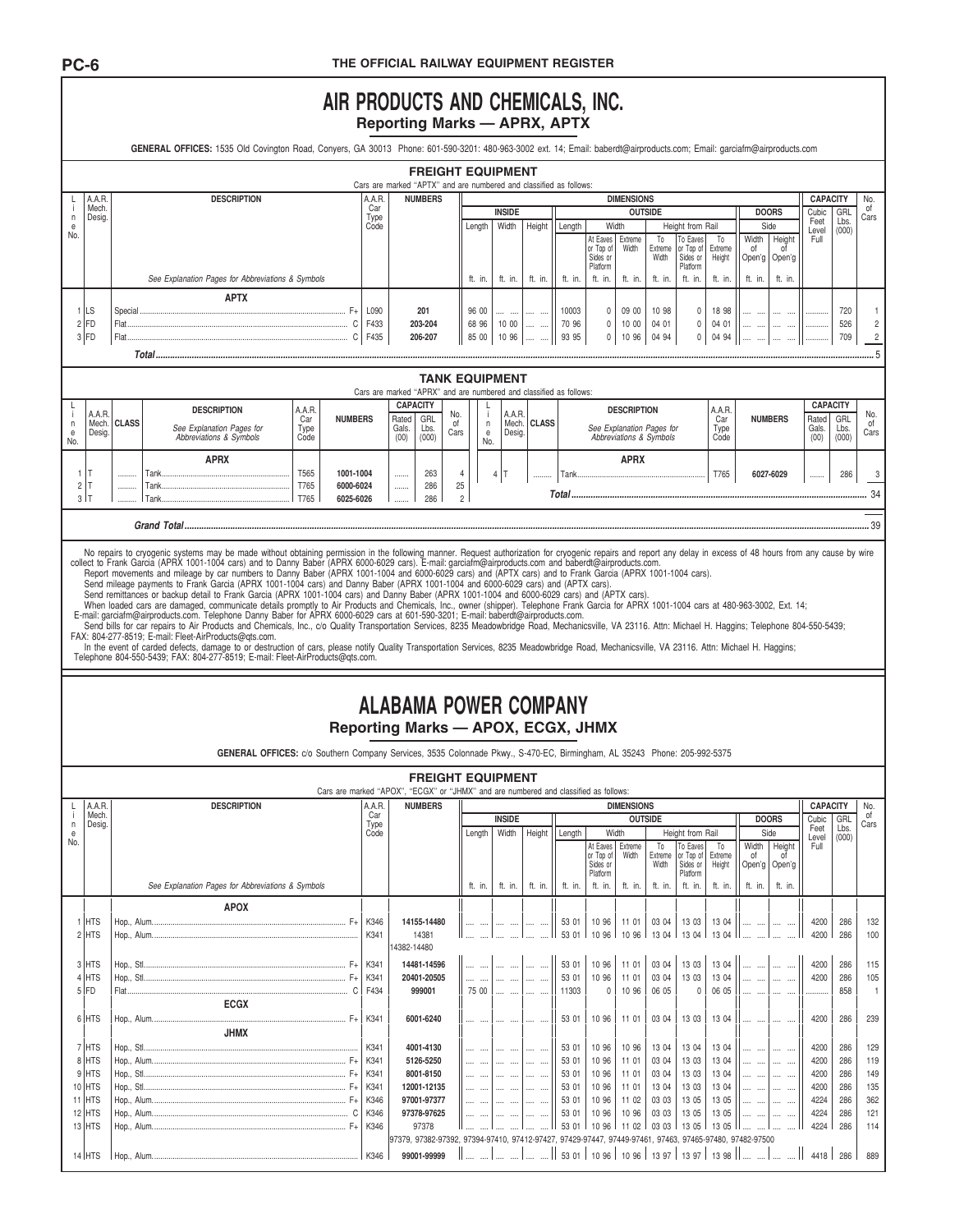# THE OFFICIAL RAILWAY EQUIPMENT REGISTER<br>
HEAVY CAPACITY AND SPECIAL TYPE FLAT CARS<br>
A.A.R. MECHANICAL DESIGNATIONS FD, FW AND FM\*<br>
\*FM Type cars with capacity of 200,000 pounds or over are considered heavy capacity type.

|                        |                        | A.A.R. MECHANICAL DESIGNATIONS FD, FW AND FM*<br>*FM Type cars with capacity of 200,000 pounds or over are considered heavy capacity type. |                       |                      |                |                                    |                                       |                                                 |                      |                    |                       |                              |                                  |                          |                      |                   |
|------------------------|------------------------|--------------------------------------------------------------------------------------------------------------------------------------------|-----------------------|----------------------|----------------|------------------------------------|---------------------------------------|-------------------------------------------------|----------------------|--------------------|-----------------------|------------------------------|----------------------------------|--------------------------|----------------------|-------------------|
|                        |                        |                                                                                                                                            |                       |                      |                |                                    |                                       |                                                 |                      |                    |                       |                              |                                  |                          |                      |                   |
| L<br>Ť.<br>$\mathsf n$ | A.A.R.<br>Mech.        | <b>COMPANY NAME and DESCRIPTION</b>                                                                                                        | A.A.R.<br>Car<br>Type | <b>NUMBERS</b>       | Lenath         | Width                              | LOAD CARRYING PLATFORM<br>Height from | <b>DIMENSIONS</b><br>Height from<br>Top of Rail | Outside<br>Length of | Spacing<br>Between | Space<br>Between      | No. of<br>Trucks             | Wheels<br>ner                    | LIGHT<br>WEIGHT<br>(Lbs) | CAPA-<br><b>CITY</b> | No.<br>0f         |
| $_{\rm e}$<br>No.      | Desig.                 |                                                                                                                                            | Code                  |                      |                |                                    | Top of Rail                           | to Center<br>of Gravity                         | Car                  | Truck<br>Centers   | Axles                 |                              | Truck                            | (00)                     | $(Lbs.)$<br>$(000)$  | Cars              |
|                        |                        | See Explanation Pages for Abbreviations                                                                                                    |                       |                      | ft. in.        | ft. in.                            | ft. in.                               | inches                                          | ft. in.              | ft. in.            | ft. in.               |                              |                                  |                          |                      |                   |
|                        |                        | <b>RAILROADS</b>                                                                                                                           |                       |                      |                |                                    |                                       |                                                 |                      |                    |                       |                              |                                  |                          |                      |                   |
|                        |                        | <b>BNSF RAILWAY COMPANY</b><br>"ATSF"                                                                                                      |                       |                      |                |                                    |                                       |                                                 |                      |                    |                       |                              |                                  |                          |                      |                   |
| $\mathbf{1}$           | <b>FM</b>              |                                                                                                                                            | F401                  | 90060                | 40 10          | 10 <sub>4</sub>                    | 39                                    | 28.17                                           | 44 2                 | 30 7               | 5 10                  | 2                            | 4                                | 535                      | 209                  | $\mathbf{1}$      |
| $\overline{c}$<br>3    | <b>FM</b><br><b>FM</b> |                                                                                                                                            | F401<br>F401          | 90061<br>90063-90067 | 40 10<br>40 10 | 104<br>104                         | 39<br>39                              | 28.17<br>28.17                                  | 44 2<br>44 2         | 30 7<br>20 7       | 510<br>510            | $\sqrt{2}$<br>$\overline{c}$ | $\overline{4}$<br>$\overline{4}$ | 518<br>525               | 200<br>200           | $\mathbf{1}$<br>5 |
|                        |                        | <b>CANADIAN NATIONAL RAILWAYS</b>                                                                                                          |                       |                      |                |                                    |                                       |                                                 |                      |                    |                       |                              |                                  |                          |                      |                   |
| $\mathbf{1}$           | <b>FW</b>              | "CN"<br>Flat, Stl., Well Hole, Open Pit, Well Opening 15'4" Long at Bottom & 21'8" Long at                                                 |                       |                      |                |                                    |                                       |                                                 |                      |                    |                       |                              |                                  |                          |                      |                   |
|                        |                        | 47" at Top of Rail & Over, Special Frame for Specific Load. Ld. Lmt. Starred  C                                                            | F461                  | 670002               | 15 04<br>21 08 | 8 6                                | 6 8                                   | 39                                              | 69 10                | 40                 | 5<br>$\cdots$<br>5    | 4                            | $\overline{4}$                   | 1283                     | 280                  | $\mathbf{1}$      |
| $\overline{c}$<br>3    | <b>FW</b><br><b>FW</b> |                                                                                                                                            | F361<br>F361          | 670100<br>670101     | 20<br>20       | 10 <sub>6</sub><br>10 <sub>6</sub> | 6 11<br>6 11                          | 47<br>47                                        | 42 7<br>42 7         | 29<br>29           | 510<br>510            | $\overline{c}$<br>$\sqrt{2}$ | 4<br>$\overline{4}$              | 732<br>683               | 189<br>194           | 1<br>1            |
| $\overline{4}$         | <b>FW</b>              |                                                                                                                                            | F361                  | 670102               | 20             | 10 <sub>6</sub>                    | 6 11                                  | 47                                              | 42 7                 | 29                 | 510                   | $\overline{c}$               | $\overline{4}$                   | 710                      | 192                  | $\mathbf{1}$      |
| 5                      | FW                     |                                                                                                                                            | F361                  | 670103               | 20             | 10 <sub>6</sub>                    | 6 11                                  | 47                                              | 42 7                 | 29                 | 510                   | $\overline{c}$               | $\overline{4}$                   | 672                      | 195                  | 1                 |
| 6                      | FD                     |                                                                                                                                            | F433                  | 674003               | 25<br>26       | 9                                  | 4 7                                   | 24                                              | 70                   | 47 10              | 5 6<br>46             | $\overline{4}$               | $\overline{4}$                   | 1651                     | 336                  | 1                 |
| $\overline{7}$         | FD                     | Flat, Stl., Depressed, Stl. Loading Flr., Wheel Base 65'8", End of Car Cush.                                                               | F432                  | 674100               | 27<br>28       | 9                                  | 5 3                                   | 28                                              | 80 8                 | 50 8               | 5<br>5                | 4                            | $\overline{4}$                   | 1833                     | 342                  | $\mathbf{1}$      |
| 8                      | FD                     | Flat, Stl., Depressed, Stl. Loading Flr., Wheel Base 65'8", End of Car Cush.                                                               | F432                  | 674101               | 27             | 9                                  | 5 3                                   | 28                                              | 80 8                 | 50 8               | 5<br>$\cdots$         | 4                            | $\overline{4}$                   | 1867                     | 339                  | $\mathbf{1}$      |
|                        |                        |                                                                                                                                            |                       |                      | 28<br>35 4     |                                    |                                       |                                                 |                      |                    | 5<br>$\ddotsc$<br>510 |                              |                                  |                          |                      |                   |
| 9                      | FD                     | Flat, Stl., End of Car Cush. Devices, 10" Travel, Total Wheel                                                                              |                       |                      |                |                                    |                                       |                                                 |                      |                    |                       |                              |                                  |                          |                      |                   |
|                        |                        |                                                                                                                                            | F431                  | 675000               | 25<br>26       | 9                                  | 5 5                                   | 29                                              | 78 8                 | 48 8               | 5<br>5                | 4                            | $\overline{4}$                   | 1720                     | 354                  | $\mathbf{1}$      |
| 10                     | FD                     | Flat, Stl., Depressed, Stl. Loading Flr., Total Wheel Base 63'6" C Note 18                                                                 | F431                  | 675001               | 25<br>26       | 9                                  | 5 5                                   | 29                                              | 78 7                 | 48 8               | 5<br>5                | 4                            | $\overline{4}$                   | 1626                     | 363                  | $\mathbf{1}$      |
|                        |                        | <b>CSX TRANSPORTATION, INC.</b>                                                                                                            |                       |                      |                |                                    |                                       |                                                 |                      |                    |                       |                              |                                  |                          |                      |                   |
| 1                      | <b>FMS</b>             | "CSXT'<br>Flat Stl. Flr., 1 3/16 Thick Stl. Plt. Freight Master End of Car Cushioning, Ld. Lmt.                                            |                       |                      |                |                                    |                                       |                                                 |                      |                    |                       |                              |                                  |                          |                      |                   |
| 2                      | <b>FMS</b>             | 385700<br>Flat, Stl. Flr., End of Car Cushioning, Removable Cover, Special Tie Down Assembly,                                              | F421                  | 600511               | 47 10          | 10 00                              | 42                                    | 35.9                                            | 69 06                | 37 10              | 05 10                 | 4                            | $\overline{4}$                   | 1403                     | 385                  | $\mathbf{1}$      |
| 3                      | <b>FMS</b>             | Flat. Stl. Flr., End of Car Cushioning. Removable Cover. Special Tie Down Assembly.                                                        | F421                  | 600513               | 44 4           | 10                                 | $4$                                   | 35                                              | 64 4                 | 33 9               | 5 10                  | 4                            | 4                                | 1341                     | 390                  | $\mathbf{1}$      |
|                        |                        |                                                                                                                                            | F421                  | 600514               | 44 4           | 10                                 | $4$                                   | 35                                              | 64 4                 | 33 9               | 5 10                  | $\overline{4}$               | $\overline{4}$                   | 1341                     | 390                  | $\mathbf{1}$      |
|                        |                        | <b>DELAWARE &amp; HUDSON RAILWAY CORPORATION</b><br>"DH'                                                                                   |                       |                      |                |                                    |                                       |                                                 |                      |                    |                       |                              |                                  |                          |                      |                   |
| $\mathbf{1}$           | <b>FM</b>              | Flat, Stl., Stl. Loading Flr., (Transformers & Turbines), [General Electric Company-                                                       | F402                  | 16141                | 54 3           | 95                                 | 3 <sub>7</sub>                        | 28                                              | 59 4                 | 41 6               | 6                     | 2                            | $\overline{4}$                   | 582                      | 256                  | 1                 |
| $\overline{c}$         | <b>FM</b>              | Flat, Stl., Stl. Loading Flr., (Transformers & Turbines), [General Electric Company-                                                       |                       |                      | 51 5           |                                    |                                       |                                                 |                      |                    |                       |                              |                                  |                          |                      | 1                 |
|                        |                        |                                                                                                                                            | F402                  | 16142                | 54 3<br>51 5   | 95                                 | 3 <sub>7</sub>                        | 28                                              | 59 4                 | 41 6               | 6                     | $\overline{c}$               | 4                                | 582                      | 255                  |                   |
| 3                      | <b>FM</b>              | Flat, Stl., Stl. Loading Flr., (Transformers & Turbines), [General Electric Company-                                                       | F402                  | 16143                | 54 3           | 95                                 | 3 7                                   | 28                                              | 59 4                 | 41 6               | 6                     | $\overline{c}$               | 4                                | 585                      | 240                  | $\mathbf{1}$      |
| 4                      | FM                     | Flat, Stl., Stl. Loading Flr., (Transformers & Turbines), [General Electric Company-                                                       | F402                  | 16144                | 54 3           | 95                                 | 3 7                                   | 28                                              | 59 4                 | 41 6               | 6                     | $\overline{c}$               | 4                                | 588                      | 250                  | 1                 |
| 5                      | FM                     | Flat, Stl., Stl. Loading Flr., 6.5" by 12" Journals, Roller Bearings Total Wheel Base 41'                                                  | F501                  | 16153                | 51 5<br>44 4   | 10                                 | 4 <sub>1</sub>                        | 30                                              | 47 10                | 24 6               | 5 6                   | 4                            | 4                                | 996                      | 425                  | $\mathbf{1}$      |
|                        |                        | THE KANSAS CITY SOUTHERN RAILWAY COMPANY                                                                                                   |                       |                      |                |                                    |                                       |                                                 |                      |                    |                       |                              |                                  |                          |                      |                   |
| 1                      | FM                     | "KCS"<br>Flat, Stl. Plate Loading Flr., Assigned to Special Service at Shreveport/LA                                                       | F502                  | 700002-700053        | 59 8           | 98                                 | 4 3                                   | 30                                              | 63 10                | 38 4               | 5 6                   | $\overline{c}$               | 6                                | 876                      | 300                  | 6                 |
|                        |                        |                                                                                                                                            |                       |                      |                |                                    |                                       |                                                 |                      |                    |                       |                              |                                  |                          |                      |                   |